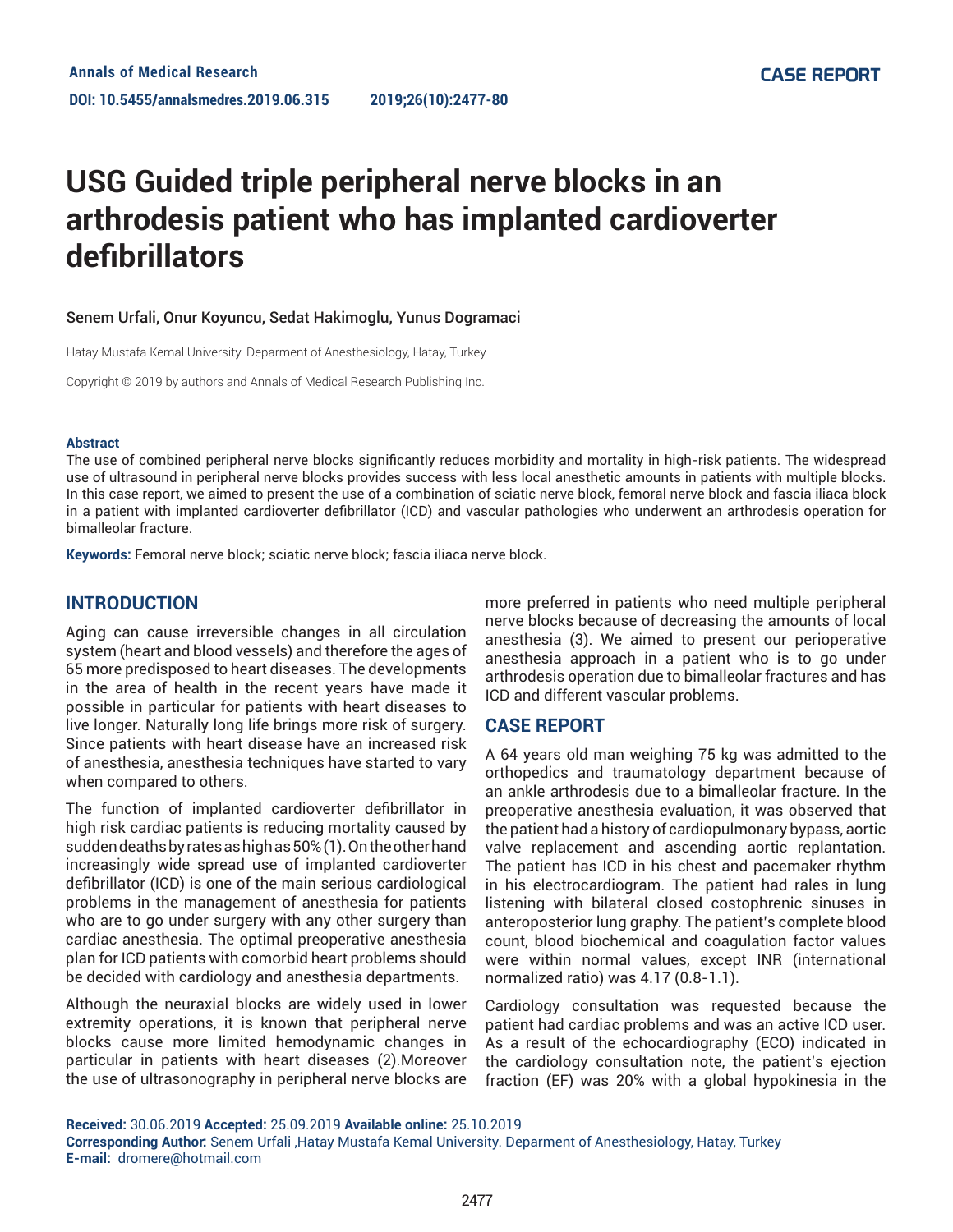#### **Ann Med Res 2019;26(10):2477-80**

heart. The Lee index score was developed to predict major cardiac complications for perioperative risk assessment in non-cardiac surgeries (4). The patient's Lee index score was determined as 11% with a decision of high risk patient for surgery. Because of the patient's high INR value, it was stated in the cardiology consultation note that he should be operated when the INR value is below 1.5. Warfarin and enoxaparin sodium can be restarted in the postoperative period. In addition, it was decided to closely do the follow-up of urination and liquid management during the operation and to avoid excessive hydration in the intraoperative period.

In the INR follow-up (1.57) done on the morning of the operation and after all the results were evaluated, it was decided to perform combined femoral-sciatic and fascia iliaca nerve block for the arthrodesis operation in this ASA IV patient. Prior to the surgery, the pacemaker's battery, impedance and threshold values were checked and the patient was operated on without stopping the pacemaker. Routine monitoring involving electrocardiogram, noninvasive blood pressure and peripheral oxygen saturation was carried out. The premedication was done with intravenous 25 mcg/kg fentanyl and 1 mg midazolam. The patient was positioned supine, inguinal crease was cleared with povidone-iodine and covered up sterilely. GE Healthcare ultrasound machine with 6-13 Hz linear probe covered by sterile cover. First of all femoral artery was found in the inguinal crease with the transversely located sterile probe. Local anesthesia was done with 2% prilocaine 2 ml to prevent the pain of the block needle.

The probe was moved laterally with the identification of the sartorius and iliopsoas muscles. Under the ultrasound image, the needle was inserted in an in-plane technique. Passing through the fascia lata and sartorius muscle of the needle was seen clearly. 15 ml 0,5% bupivacaine was injected to the surrounding area of the femoral nerve with care with episodic aspirations. The distribution of local anesthetic around femoral nerve was observed (Figure 1).



**Figure 1.** Distribution of local anesthetics during femoral nerve block. **FN;** femoral nerve **FA;** femoral artery **FV;** femoral vein **LA;** local anesthetic

Using the same technique, the needle was pulled underneath the skin without being taken out and placed in vertical position again and 20 ml 0.5% bupivacaine was injected in fascia iliaca (Figure 2).



**Figure 2.** Distribution of local anesthetics during fascia iliaca nerve block. **SM;** sartorius muscle **LA;** local anesthetic



**Figure 3.** Ultrasonographic view of sciatic nerve block.

The spread of the injected local anesthetic in the interfacial plan in the lateral direction was observed clearly. After all these processes, the patient was turned in lateral decubitus position with the leg to be operated on top and the leg on top was preserved in 135° flexion and the leg below was placed in a straight position. The convex probe was prepared and put in sterile cover with the same technique. After identifying of the spina iliaca posterior superior and the large trochanter of the femur, the probe was placed 4-5cm underneath of the middle point of the line between these two structures. For preventing the block needle pain, the local anesthesia was repeated with 2ml of 2% prilocaine. After the sciatic nerve was observed, 20ml of 0,5% bupivacaine was injected through the inplane technique (Figure 3).

While the peripheral nerve block was being applied, the neurostimulation technique was never used. A total of 125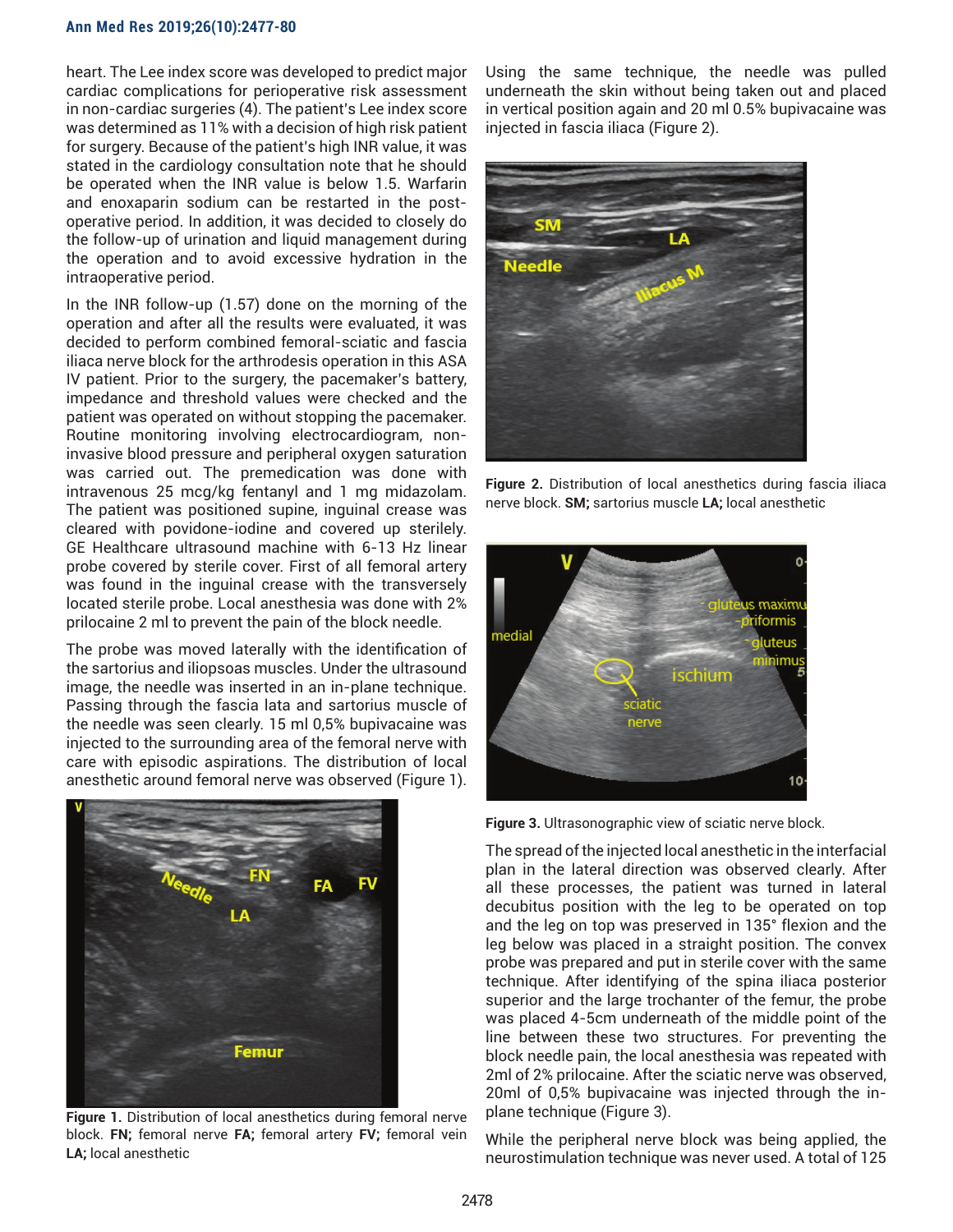mg ketamine and 2 mg midazolam was given intravenously (iv) to the patient with the purpose of sedoanalgesia intraoperatively and the operation was completed without pain. The hemodynamic changes, electrocardiogram and non-invasive arterial pressure monitoring was observed carefully during operation.

## **DISCUSSION**

Nowadays the span of life is increasing and accordingly elderly patients with more comorbidities and complication risks need anesthesia for operations. In particular opioids given during or after general anesthesia cause serious complications such as longer periods of hospitalization, increased delirium, uncontrolled post-operative pain and decreasing gastrointestinal motility. In addition, patients who have a serious low ejection fraction and global hypokinesic hearts just like our patient have hypotension and perfusion defect resulting from hypotension after the induction of anesthesia.

Since neuroaxial and peripheral nerve blocks which are regional anesthesia methods reduce risks due to induction of anesthesia and the consumption of opioids. So nowadays these techniques are more preferable than general anesthesia especially in orthopedic surgeries. Neuroaxial anesthesia led to more complications like hypotension which is caused due to vasodilatation and bradycardia due to sympathetic blockage in old patients with comorbidities when compared to peripheral nerve blocks (5). In a study comparing combined sciatic-femoral block with spinal anesthesia, while a 15-20% decrease has been observed in cardiac index in the spinal anesthesia group, a change was not observed in the group in which peripheral blockage was applied (6).

In patients with lung diseases, it is known that general anesthesia worsens the functions of the lungs and in particular elderly patients can be overly sensitive to narcotic and sedatives. We have avoided general anesthesia due to the existing lung pathologies and cardiac pathologies in our patient and decided that the peripheral nerve block application will be the better approach.

ICD is mostly used in patients who are under sudden death risk caused by ventricular function inefficiency. However, there are some limitations related to its interaction with electromagnetic area in its usage. When a patient is subject to electromagnetic waves, the magnetic resonance device and security bands at airports for more than 30 seconds, ICD loses its activation (7)**.** Besides we know that electroconvulsive treatment may cause arrhythmia, so ICD patients should be monitored very closely (8).

Our patient had some other risks which were related to his pacemaker among other cardiac problems. As we know, while peripheral nerve blockages are applied, still the neurostimulation technique is still being used. In fact, the studies show that the use of ultrasonography is not superior to the neurostimulation technique. However, some researchers suggest that the combined used of these two techniques give better results.

In the literature, unsuitable defibrillation activity which develops due to electromagnetic interference which occurs as a result of using the transcutaneous electrical nerve stimulant (TENS) in patients with ICD has been defined (9). In another study, the negative effects of the TENS device have been shown although these did not reach shock levels (10). Although the neurostimulation technique is used in addition to ultrasonography in some cases in our classic routine, we only used ultrasonography in this case. The main reason for this is that the change which takes place in the magnetic focus in relation to the use of neurostimulation technique can change the rhythm which should be provided by the pacemaker and cause thermal myocardial injury. In the preoperative evaluation done with cardiology consultant, we have decided for the pacemaker to continue working in the 'VOO' mode since the area to be operated on would remain below the belly. During the case, the bipolar electrocautery was used in minimal power. The advantage in this case was that, the area on which the electrocautery was used was far from the heart. Because in electrosurgical processes below the belly area, electromagnetic interaction possibility is lower.

As a result, patients who have ICD and are in the high cardiac risk should be closely evaluated preoperatively in concordance with the cardiology department. During and after the operation, peripheral nerve blocks as an anesthesia technique should definitely be considered in patient groups whose ASA (American Society of Anesthesiologists) scores are high and have serious comorbidities in order to avoid cardiovascular and respiratory complications. In patients with ICD, it is suggested to apply peripheral nerve blocks under the guidance of ultrasonography and to avoid using neurostimulation devices.

*Competing interests: The authors declare that they have no competing interest.* 

*Financial Disclosure: The financial support was provided by Hatay Mustafa Kemal University* 

*Ethical approval: The ethics committee of Hatay Mustafa Kemal University approved the study.*

*Senem Urfalİ: ORCID:0000-0003-4500-2408 Onur Koyuncu: ORCID:0000-0002-0364-6638 Sedat Hakimoglu: ORCID:0000-0002-1556-7996 Yunus Dogramacİ: ORCID:0000-0002-4490-9334*

## **REFERENCES**

- 1. Moss AJ, Greenberg H, Case RB, et al. Long-term clinical course of patients after termination of ventricular tachyarrhythmia by an implanted defibrillator. Circulation 2004;110:3760-5.
- 2. Heidari SM, Soltani H, Hashemi SJ, Talakoub R, Soleimani B. Comparative study of two anesthesia methods according to postoperative complications and one month mortality rate in the candidates of hip surgery. J Res Med Sci 2011;16:323.
- 3. Marhofer P, Greher M, Kapral S. Ultrasound guidance in regional anaesthesia. British journal of anaesthesia 2004;94:7-17.
- 4. Rao JY, Yeriswamy MC, Santhosh MJ, Shetty GG, Varghese K, Patil CB, et al. A look into Lee's score: peri-operative cardiovascular risk assessment in non-cardiac surgeriesusefulness of revised cardiac risk index. Indian Heart J